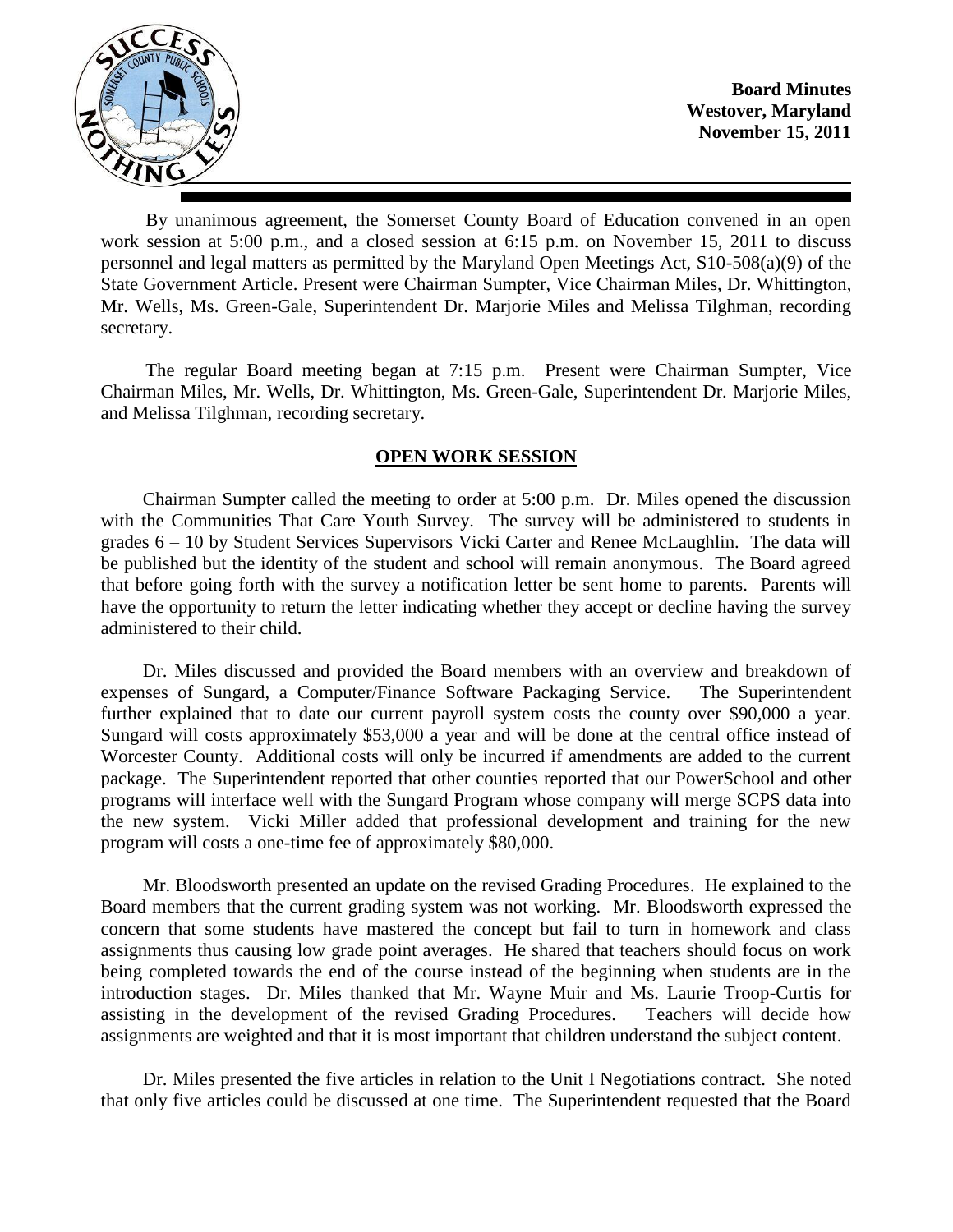review the presented articles for future discussion and/or amendments.

The Board members discussed the presented Route #3 Bus Contract approval request. Chairman Sumpter stated that school employees and bus contractors hiring procedures are different. Employees are brought to the Board on the recommendation of the Superintendent which makes the current policy acceptable.

Mr. Daugherty informed the Board members that there were new regulations for student transportation. Somerset County Public Schools is not in compliance. Federal DOT numbers are required for out of state trips and should be displayed on the bus. DOT license and paperwork is needed for driver's and substitutes. MDOT's are needed for instate travel. Mr. Daugherty suggested that we wait on meeting compliance measures until we are informed by the State. Delegate Otto has been trying to change the required regulations. If the county owned the buses the Federal regulations would not apply. Chairman Sumpter stated that the regulations should be put into the bus contract. He also questioned whether the MABE lobbying department had been informed. Mr. Daugherty responded that a meeting with MABE had already been held. The only trip that would be affected thus far would be to Colonel Richardson. Dr. Whittington stated that a meeting should be held with the bus contractors informing them of the legislation regulations.

It was moved Ms. Green-Gale, seconded by Mr. Wells and passed to go into closed session at 6:15 p.m.

### **REGULAR SESSION AGENDA**

#### **1. Call to Order**

The meeting was called to order by Chairman Sumpter at 7:20 p.m.

### **2. Roll Call**

The roll was called by Melissa Tilghman indicating that all five Board members and the Superintendent were present.

#### **3. Declaration of Quorum**

It was declared that a quorum was present.

#### **4. Pledge of Allegiance**

Chairman Sumpter led the Board in the Pledge of Allegiance.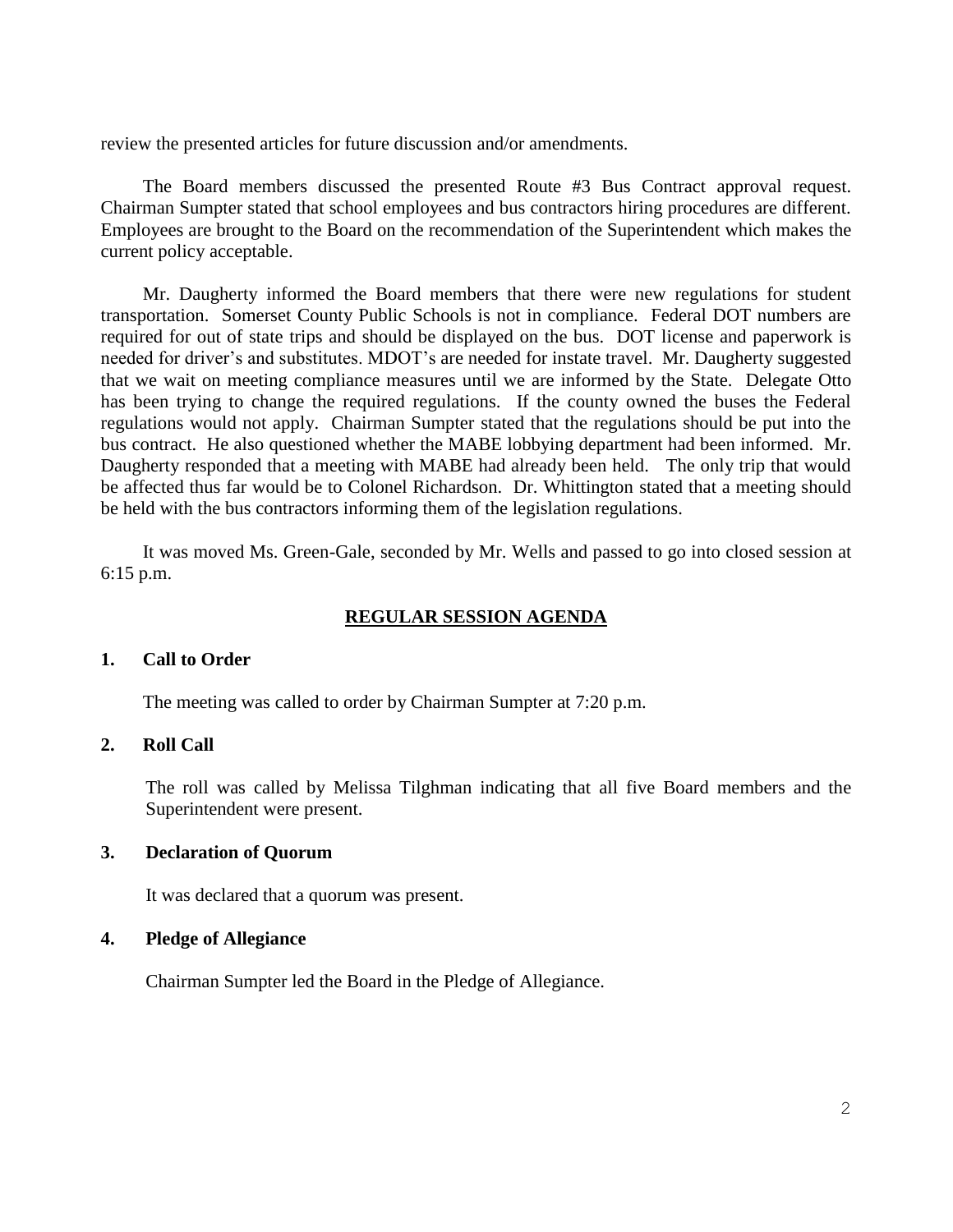# **5. Approval of Minutes**

It was moved by Dr. Whittington, seconded by Ms. Green-Gale and passed to approve the amended minutes of October 18, 2011.

# **6. Adoption of Agenda**

It was moved by Vice Chairman Miles, seconded by Mr. Wells and passed to approve the amended agenda. The vote was unanimous.

# **7. Student Board Members' Activities Reports**

The student board members presented their reports and were thanked by the Board members.

### **8. Public Participation**

Dee McCready thanked the Board members for being allowed to substitute for Route #3 and taking students on trips. Ms. McCready is very involved in various activities with students at Woodson Elementary School. She awards star students and encourages students to achieve.

### **9. Old Business**

### **A. Facilities and Transportation and**

### **Change Order Requests**

There were no change order requests this month.

# **B. Human Resources**

#### **Job Descriptions**

It was moved by Ms. Green-Gale, seconded by Mr. Wells and passed to approve the Assistant Superintendent's revised job descriptions. The vote was unanimous. The revised description removes the instructional responsibility.

### **C. Grading Procedures Update**

It was moved by Vice Chairman Miles, seconded by Mr. Wells, and passed to approve Mr. Bloodsworth's revised grading procedures. The vote was unanimous.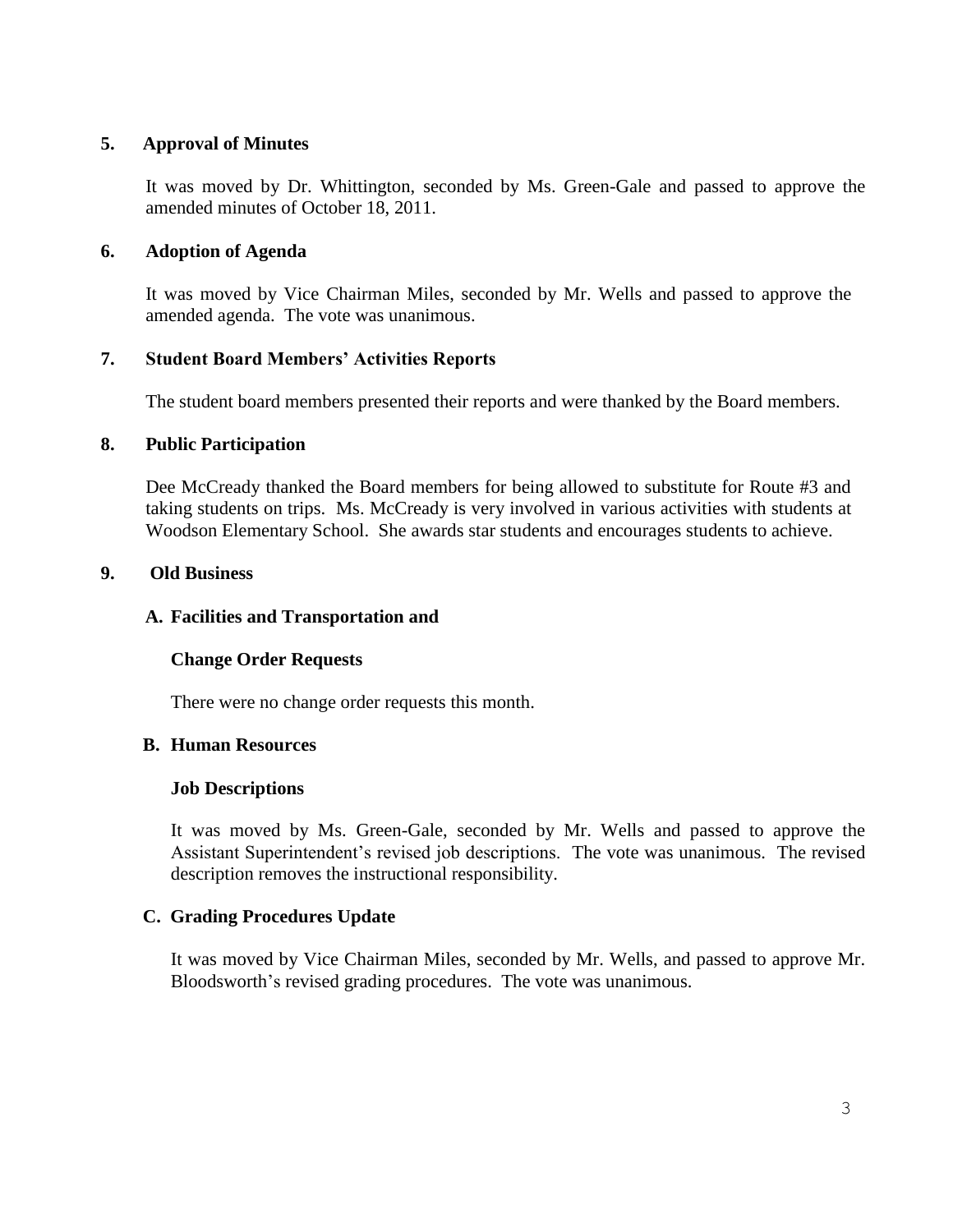### **10. NEW BUSINESS**

### **A. Finance**

### **Monthly Finance Report**

Ms. Miller presented the Monthly Finance Report to the Board members. Chairman Sumpter thanked her for the information.

### **Monthly Food Service Report**

Ms. Miller presented the Monthly Food Service Report to the Board members. Chairman Miles questioned whether students are permitted to purchase snacks. Dr. Miles explained the Nutritional Guidelines are set by the State and must be followed. Mr. Daugherty added that students are discouraged from purchasing snacks because they may eat them on the bus. He expressed concern that if a student were to get choked on the bus, the driver may not notice.

### **Sungard Software Services**

Ms. Miller provided a brief overview of the Sungard Software services. It was moved by Mr. Wells, seconded by Vice Chairman Miles and passed to approve the Sungard Software Services Contract. The vote was unanimous.

Ms. Miller briefly discussed the A133 Audit contract. She stated that there were no compliance issues, no central office recommendations and only four school recommendations which have been addressed.

### **B. Facilities and Transportation**

#### **Route #3 Bus Contract**

It was moved by Vice Chairman Miles, seconded by Dr. Whittington and passed to readvertise the contract for Route #3. The vote was unanimous.

#### **Driver Instructor**

The Driver Instructor approved by the Superintendent was presented to the Board.

#### **Substitute Bus Driver Training Approval**

It was moved by Vice Chairman Miles, seconded by Mr. Wells and passed to approve Linda Payne to be trained as a substitute bus driver. The vote was unanimous.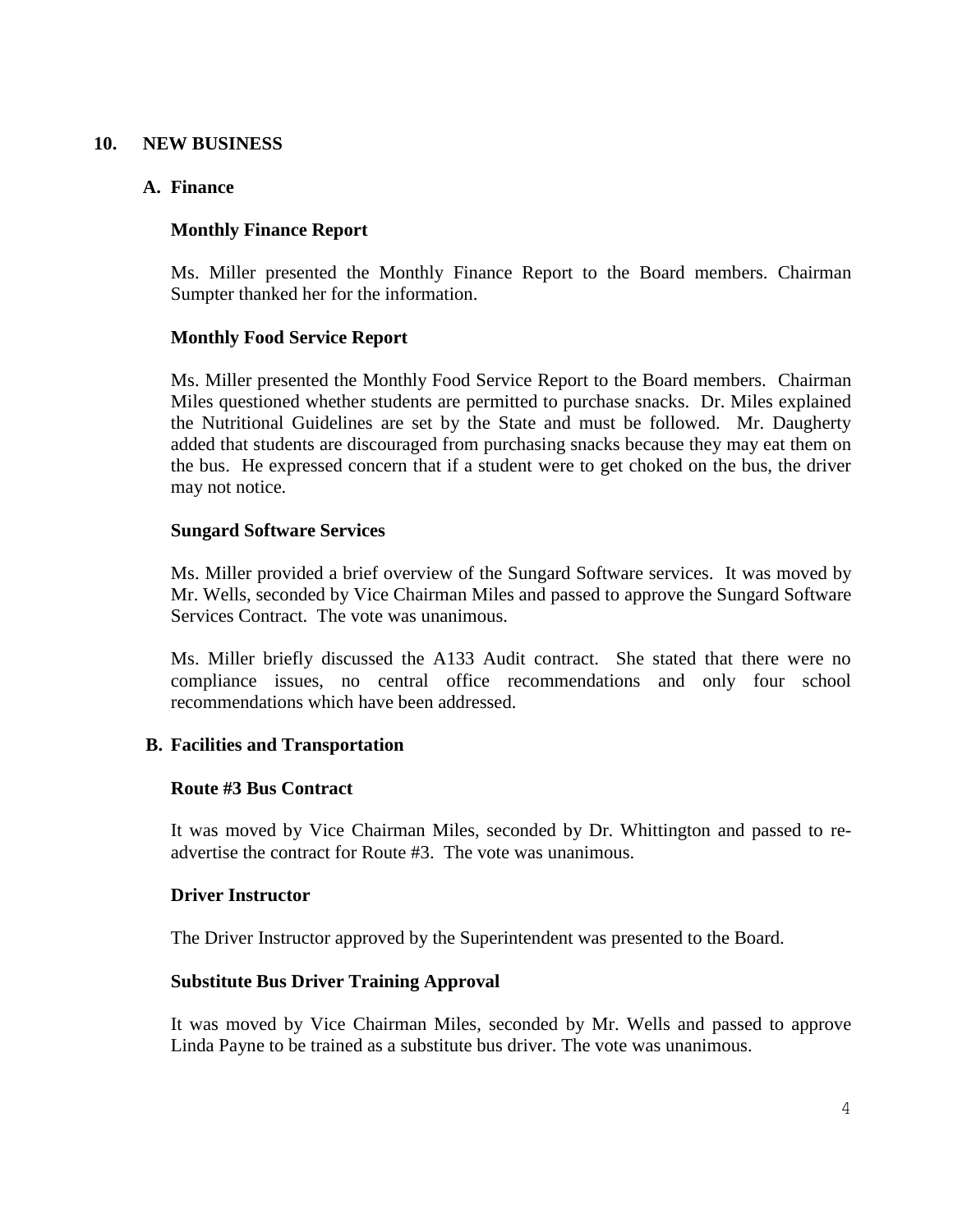### **Route #41 Advertisement**

It was moved by Dr. Whittington, seconded by Vice Chairman Miles and passed to approve the advertisement of Route #41. The vote was unanimous. It was determined that if the students were split among current buses, the ride would be too long for the elementary students.

### **C. Human Resources**

It was moved by Chairman Miles, seconded by Dr. Whittington and passed to approve the Board's review and study of the Learning Support Specialist's revised job description. The vote was unanimous.

A motion was called for by Vice Chairman Miles, moved by Dr. Whittington, seconded by Ms. Green-Gale and passed to approve the amended Human Resources report. The bus contract for Route #3 will be re-advertised. The vote was unanimous.

**New Hires:** Paul Jefferson, Jennifer Berlin, Margaret Blake

### **Out of State Travel**

Mr. Lawson presented the Board with the Out of State Travel. Chairman Sumpter thanked him for the information.

### **11. Superintendent and Board Member Comments**

Dr. Miles thanked Ms. McCready for a job well done and the pride she has taken transporting students to the schools. Ms. Green-Gale thanked the community for attending and asked that they support the schools for American Education Week.

Mr. Wells thanked the community for attending. He also reported that \$1,200 has been raised to help a twelve year old student's classmate who has been sick and that the trip taken to see the Boys' Soccer Team play in the State Championship was well attended. Students were wellbehaved and set a good example for the county.

Dr. Whittington stated that he was glad the meeting was held at Deal Island Elementary School. He asked that the community share with the bus contractors that they are a major success and intricate part of our system. He extended a request to employees and parents to be supportive of Somerset County Public Schools. Chairman Sumpter congratulated the Soccer team for a job well-done and stated that it was a great game. He asked that the community and parents show support during American Education Week. Chairman Sumpter also thanked and congratulated Ms. Kim Wheatley for hosting the Community Challenging students event.

**12**. **December 2011 –** It was moved by Dr. Whittington, seconded by Ms. Green-Gale and passed to approve December 13, 2011 as the next open regular session. An open work session will be